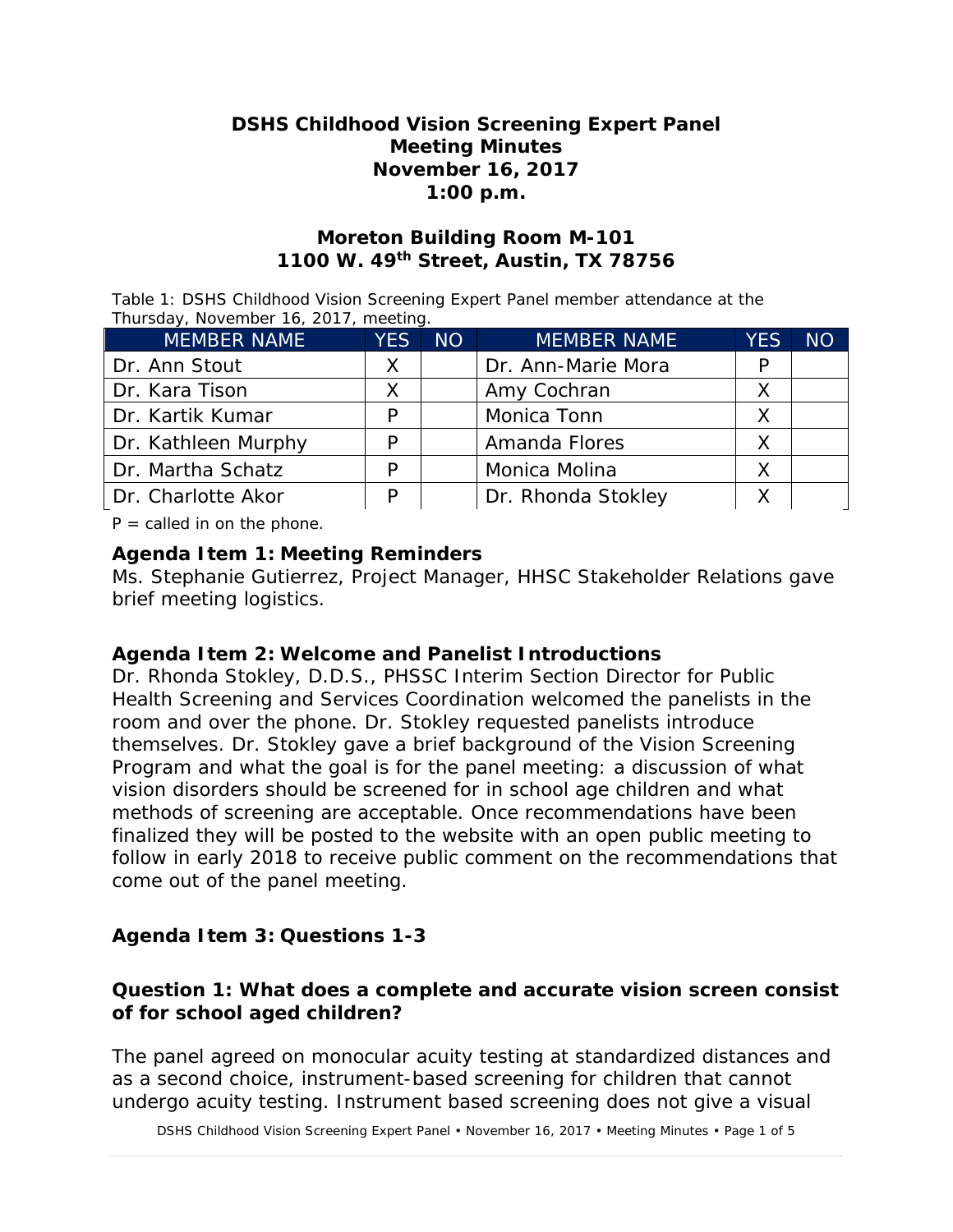acuity result, instead it picks up risk factors for loss of acuity. The panel agreed monocular screening is sufficient if vision screening is the only objective. Expressed concern for missing additional abnormalities such as misalignment, strabismus, or pupil abnormalities which can be caught with automated devices. The panel agreed that the gold standard according to the current evidence is the standardized wall chart. The panel agreed that near vision screening and binocular screening are not necessary in a school setting. Alternative screening for monocular testing is instrument-based but can be expensive and not practical in a school setting. Instrument-based testing should not replace a monocular vision test, but be in addition.

Discussion about stereoacuity testing, Hirschberg, and Cover/Uncover related to technique consistency, referral reliability and low value during initial screen, compared to secondary comprehensive screening; screening versus diagnostic exams. Panel agrees the focus should be on ensuring good visual acuity screening technique over poor technique on optional, unreliable muscle balance tests as a benefit to both the screener and visual acuity testing.

Instrument-based devices can pick up refractive error risk factors as well as medical risk factors such as cloudiness of the lens or other media opacities, retinal or optic nerve pathology and pupil size differences. Visual acuity testing methods allows the possibility for child to circumvent the monocular testing; if the appropriate occlusive device is not used, a child may "peek." Concern that instrument-based devices will inappropriately be viewed as a replacement for visual acuity screening for sake of time and efficiency, rather than reliability and effectiveness.

## **Question 2: What vision disorders should children be screened for in a school based setting?**

The panel agreed on significant refractive error, amblyopia, strabismus as a cause of amblyopia, and organic causes of decreased acuity.

# **Question 3: What are acceptable vision screening methods to detect vision disorders in school-based settings?**

# **a. What is visual acuity screening?**

- **b. What is an automated screening device?**
- **c. What is photoscreening technology?**

Regarding visual acuity, the panel discussed removing the Tumbling E chart in a childhood setting; younger children may not yet know their right from left. Panel agreed, little benefit with children and that Tumbling E would be more appropriate for adults with language barrier. The panel also discussed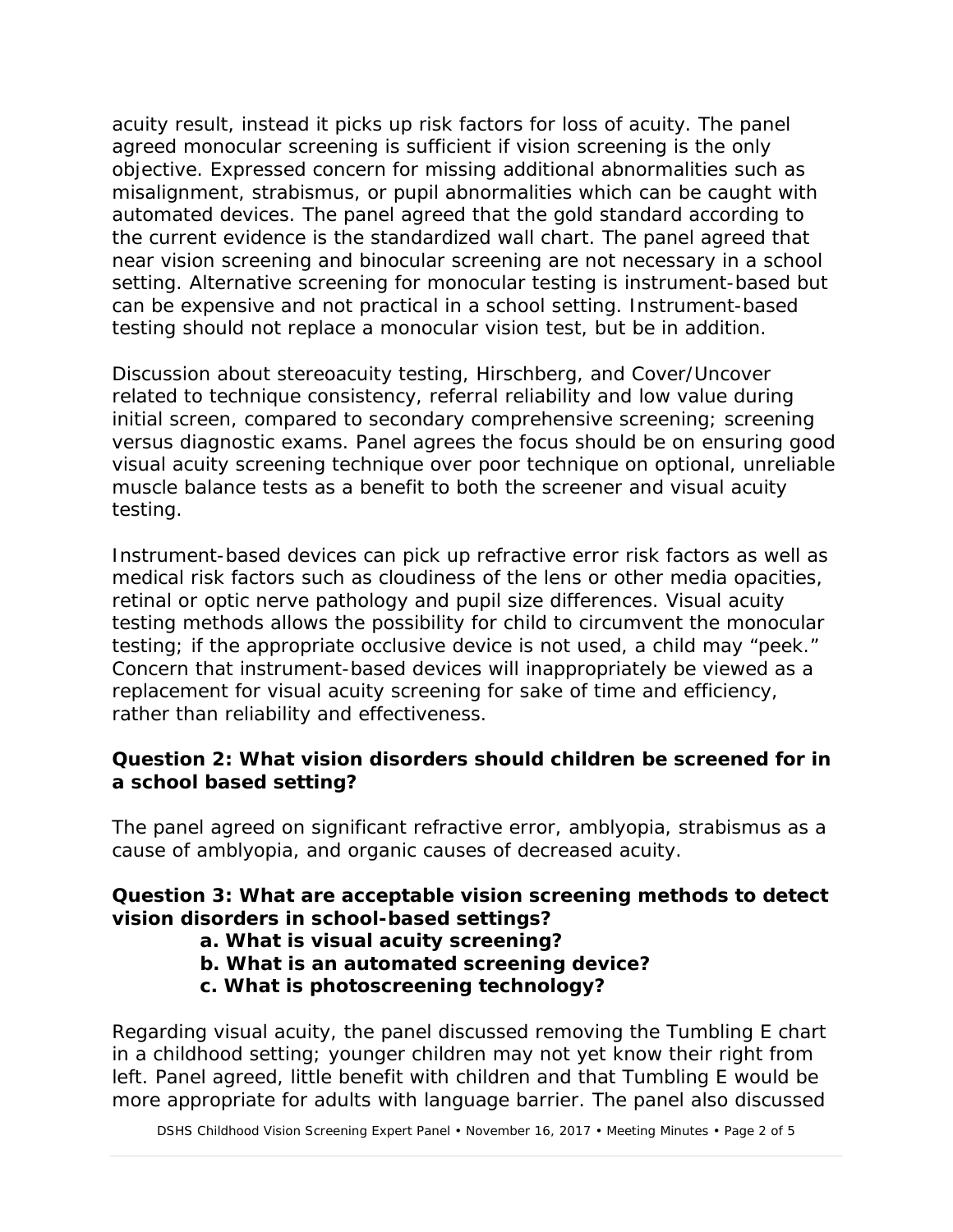the Sloan and Snellen charts for older children versus HOTV or Lea symbols for younger children. The panel discussed computer based visual acuity screening and determined the Jaeb Visual Acuity Screener (JVAS) does not show proper evidence of validity. The panel agreed that computer-based screening should be evidence-based and validated. As a group, the panel does not recommend game-based vision screening at this time due to a lack of sufficient research.

**ACTION ITEM:** Dr. Kumar is sending an article to the program related to the JVAS.

Panel agreed that any endorsed screening modality is one that is evidencebased and validation should be maintained if changes occur over time.

Concern with children who are screened and missed due to poor screening technique. Focus on solid standards and technique for acuity testing.

The panel discussed referring children that are not reading at grade level. The panel agreed there are too many variables to consider beyond vision screening if a child is not reading at grade level.

The panel talked about the age and grade to stop vision screening. It was agreed that the end of eighth grade made the best sense. And to keep the first grade screening in an effort for early intervention.

Recap of first half of meeting before break:

Continue with monocular testing as standardized distance. Hirschberg, Cover/Uncover, and stereoacuity continue to be optional and only when the screener is properly trained in these methods. The panel agreed that stereoacuity is a good term to use for testing stereopsis and to eliminate the term tele-binocular screening in the manual.

Panel inquiry related to screener training for physical identification of abnormality such as ptosis or strabismus. If a physical abnormality is visualized, the child should be automatically referred, not screened.

Clarification that organic disorders include cataract or retinal problem, anything that limits vision.

No evidence-based information to support use of photoscreening devices on children over the age of 6; evidence is clear on use for children under 6. Photoscreeners are objective, pass/fail, and must be calibrated regularly.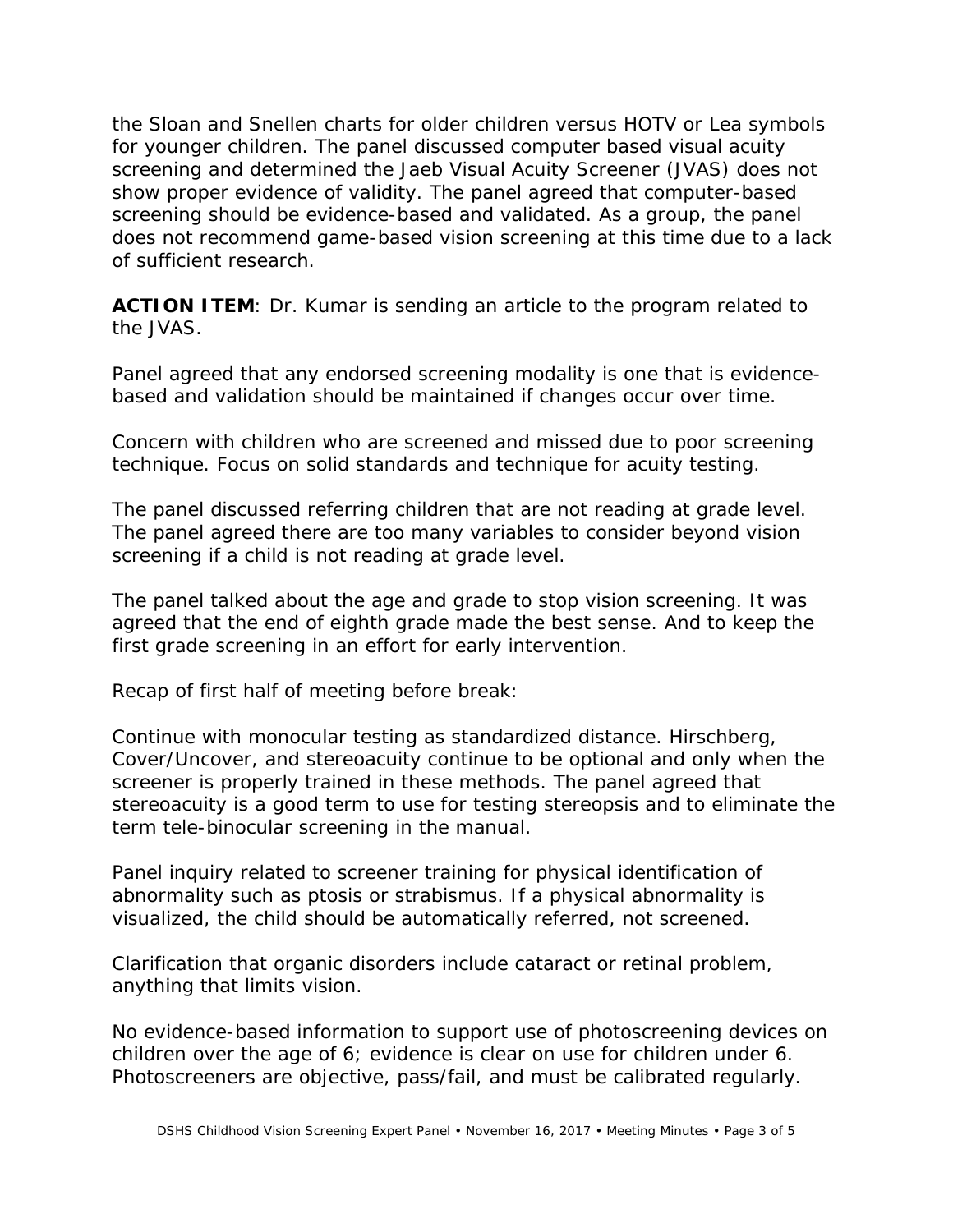Concern with leaning toward photoscreening devices for sake of convenience without regard for visual acuity test.

Purpose of public health screening is to identify early, something that is amenable to change, treatment, or care. Early grade screening.

## **Agenda Item 4: Break**

## **Agenda Item 5: Questions 4-5**

## **Question 4: What are standard referral criteria?**

Muscle balance is assessed with the Hirschberg or the Cover/Uncover tests, which are optional and should only be done with proper training. Muscle balance can be partially assessed with an instrument-based device. The panel agreed that wording in the manual regarding the muscle balance test could be clarified.

**ACTION ITEM**: The program will send the current DSHS vision screening manuals to the panel.

The panel agreed to add photoscreening as an instrument-based screening method in the manual as optional screening device. But evidence-based screening specifics would need to be added.

Threshold screening (identifying most letters on a given acuity line per age) is efficient and acceptable. Two-line difference between eyes to detect significant acuity differences between eyes is relevant to all age groups.

For children 5 years and older, if a child's vision is less than 20/30 in one eye, automatic fail and it will be marked for referral.

The panel agrees that the wording in the manual to include photoscreening as optional screening is satisfactory.

#### **Question 5: In consideration of technological advances over time, are there any technology-based vision screening methods that have been professionally accepted and recommended for use?**

#### **a. How does an agency like DSHS, evaluate reliability, effectiveness, or accuracy of such technology-based devices?**

The panel agreed that any device having an FDA designation for the targeted age range would suffice.

The panel agreed that instrument-based screening in children older than age six is no substitute for acuity screening in schools. If the child has

DSHS Childhood Vision Screening Expert Panel • November 16, 2017 • Meeting Minutes • Page 4 of 5